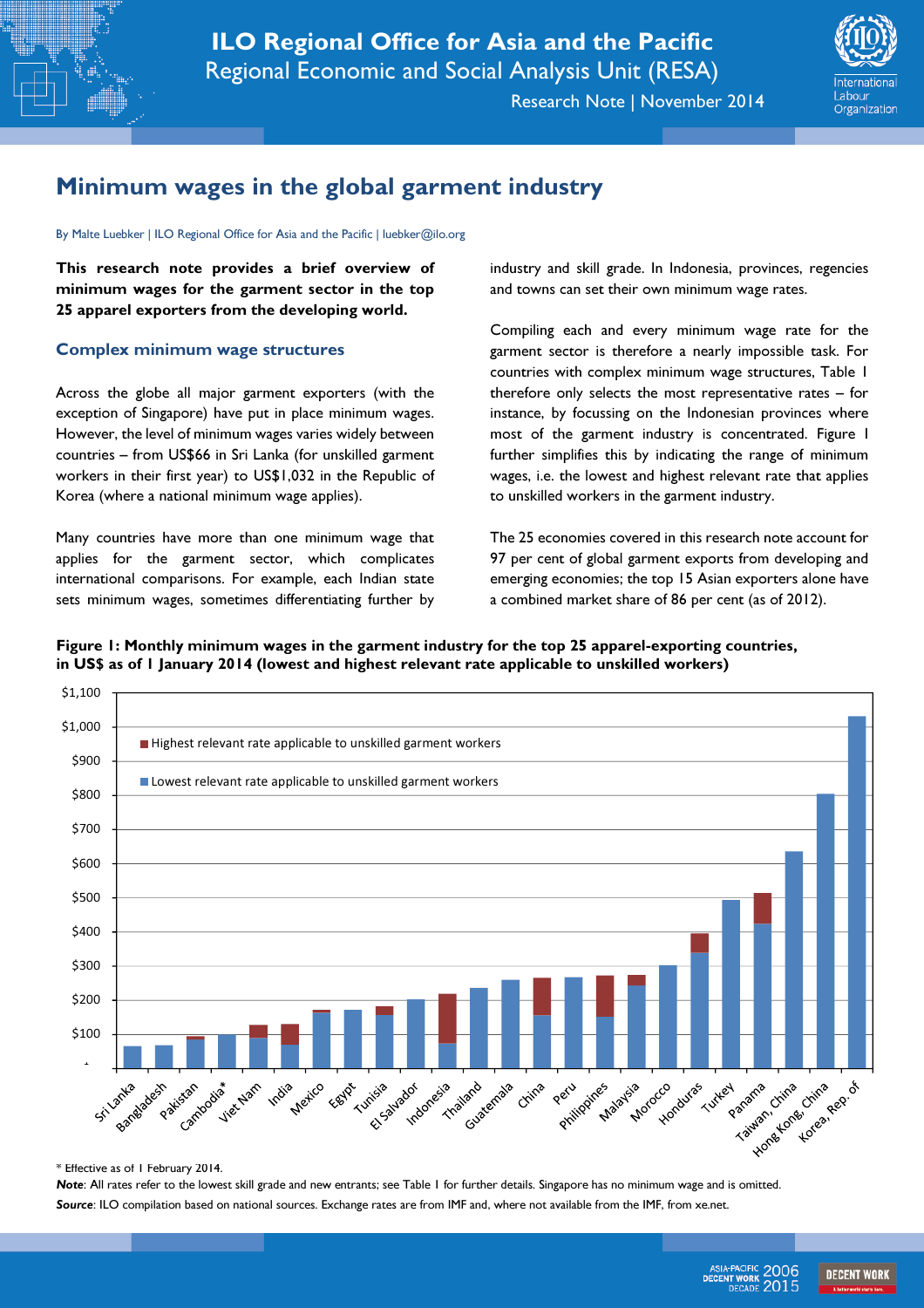Table 1: Minimum wage rates in the top 25 apparel-exporting developing countries, as of 1 January 2014 (in national currency and in US\$)

| # Country or<br>economy | <b>Specificity</b><br>(e.g. province or sector)  | <b>Currency</b>          | <b>Minimum</b><br>wage, LCU | <b>Reference</b><br>period | <b>Monthly</b><br>equivalent* | <b>FX</b> rate | <b>Minimum</b><br>wage, US\$ | <b>Effective</b><br>as of   |
|-------------------------|--------------------------------------------------|--------------------------|-----------------------------|----------------------------|-------------------------------|----------------|------------------------------|-----------------------------|
| I China                 | Guangdong, Class D                               | <b>CNY</b>               | 1010                        | <b>Monthly</b>             | 1010                          | 6.099          | \$166                        | 01-May-13                   |
|                         | Guangdong, Class C                               | <b>CNY</b>               | 1130                        | <b>Monthly</b>             | 1130                          | 6.099          | \$185                        | $01-May-13$                 |
|                         | Guangdong, Class B                               | <b>CNY</b>               | 1310                        | <b>Monthly</b>             | 1310                          | 6.099          | \$215                        | 01-May-13                   |
|                         | Guangdong, Class A                               | <b>CNY</b>               | 1550                        | Monthly                    | <b>1550</b>                   | 6.099          | \$254                        | 01-May-13                   |
|                         | Shandong, Class C                                | <b>CNY</b>               | 1080                        | Monthly                    | 1080                          | 6.099          | \$177                        | $01-Mar-13$                 |
|                         | Shandong, Class B                                | <b>CNY</b>               | 1220                        | Monthly                    | 1220                          | 6.099          | \$200                        | $01-Mar-13$                 |
|                         | Shandong, Class A                                | <b>CNY</b>               | 380                         | <b>Monthly</b>             | 380                           | 6.099          | \$226                        | $01-Mar-13$                 |
|                         | Jiangsu, Class C                                 | <b>CNY</b>               | 1100                        | Monthly                    | 1100                          | 6.099          | \$180                        | $01$ -Jul-13                |
|                         | Jiangsu, Class B                                 | <b>CNY</b><br><b>CNY</b> | 1280<br>1480                | Monthly<br>Monthly         | 1280<br>1480                  | 6.099<br>6.099 | \$210<br>\$243               | $01$ -Jul-13                |
|                         | Jiangsu, Class A<br>Fujian, Class D              | <b>CNY</b>               | 950                         | <b>Monthly</b>             | 950                           | 6.099          | \$156                        | $01$ -Jul-13<br>$01-Aug-13$ |
|                         | Fujian, Class C                                  | <b>CNY</b>               | 1050                        | Monthly                    | 1050                          | 6.099          | \$172                        | $01-Aug-13$                 |
|                         | Fujian, Class B                                  | <b>CNY</b>               | 1170                        | Monthly                    | 1170                          | 6.099          | \$192                        | $01-Aug-13$                 |
|                         | Fujian, Class A                                  | <b>CNY</b>               | 1320                        | Monthly                    | 320                           | 6.099          | \$216                        | $01-Aug-13$                 |
|                         | Zhejiang, Class D                                | <b>CNY</b>               | 1080                        | Monthly                    | 1080                          | 6.099          | \$177                        | $01$ -Jan-13                |
|                         | Zhejiang, Class C                                | <b>CNY</b>               | 1200                        | Monthly                    | 1200                          | 6.099          | \$197                        | $01$ -Jan-13                |
|                         | Zhejiang, Class B                                | <b>CNY</b>               | 1310                        | Monthly                    | 1310                          | 6.099          | \$215                        | $01$ -Jan-13                |
|                         | Zhejiang, Class A                                | <b>CNY</b>               | 1470                        | Monthly                    | 1470                          | 6.099          | \$241                        | $01$ -Jan-13                |
|                         | Shanghai                                         | <b>CNY</b>               | 1620                        | Monthly                    | 1620                          | 6.099          | \$266                        | $01-Apr-13$                 |
| 2 Hong Kong,<br>China   | Statutory minimum wage                           | <b>HKD</b>               | 30                          | Hourly                     | 6 2 4 0                       | 7.7525         | \$805                        | 01-May-13                   |
| 3 Bangladesh            | Garment industry, Grade VII                      | <b>BDT</b>               | 5 300                       | Monthly                    | 5 3 0 0                       | 77.5           | \$68                         | late 2013                   |
|                         | Garment industry, Grade VI                       | <b>BDT</b>               | 5 6 7 8                     | <b>Monthly</b>             | 5 6 7 8                       | 77.5           | \$73                         | late 2013                   |
|                         | Garment industry, Grade V                        | <b>BDT</b>               | 6 0 3 2                     | Monthly                    | 6 0 3 2                       | 77.5           | \$78                         | late 2013                   |
|                         | Garment industry, Grade IV                       | <b>BDT</b>               | 6 4 20                      | Monthly                    | 6 4 20                        | 77.5           | \$83                         | late 2013                   |
|                         | Garment industry, Grade III                      | <b>BDT</b>               | 6805                        | Monthly                    | 6805                          | 77.5           | \$88                         | late 2013                   |
|                         | Garment industry, Grade II                       | <b>BDT</b>               | 10 900                      | Monthly                    | 10 900                        | 77.5           | \$141                        | late 2013                   |
|                         | Garment industry, Grade I                        | <b>BDT</b>               | 13 000                      | Monthly                    | 13 000                        | 77.5           | \$168                        | late 2013                   |
| 4 Viet Nam              | Regional (Region IV)                             | <b>VND</b>               | 1 900 000                   | Monthly                    | 1 900 000                     | 21 075         | \$90                         | $01$ -Jan- $\overline{14}$  |
|                         | Regional (Region III)                            | <b>VND</b>               | 2 100 000                   | Monthly                    | 2 100 000                     | 21 075         | \$100                        | $01$ -Jan-14                |
|                         | Regional (Region II)                             | <b>VND</b>               | 2 400 000                   | Monthly                    | 2 400 000                     | 21 075         | \$114                        | $01$ -Jan-14                |
|                         | Regional (Region I)                              | <b>VND</b>               | 2 700 000                   | Monthly                    | 2 700 000                     | 21 075         | \$128                        | $01$ -Jan-14                |
| 5 Turkey                | National level (gross minimum<br>wage)           | <b>TRY</b>               | 1071                        | <b>Monthly</b>             | 1071                          | 2.1700         | \$494                        | $01$ -Jan-14                |
| 6 India                 | Rajasthan, textile industry,<br>unskilled        | <b>INR</b>               | 166.00                      | Daily                      | 4316                          | 61.9           | \$70                         | 01-May-13                   |
|                         | Rajasthan, textile industry,<br>semi-skilled     | <b>INR</b>               | 176.00                      | Daily                      | 4576                          | 61.9           | \$74                         | 01-May-13                   |
|                         | Rajasthan, textile industry,<br>skilled          | <b>INR</b>               | 186.00                      | Daily                      | 4836                          | 61.9           | \$78                         | 01-May-13                   |
|                         | Rajasthan, textile industry,<br>highly skilled   | <b>INR</b>               | 236.00                      | Daily                      | 6 1 3 6                       | 61.9           | \$99                         | 01-May-13                   |
|                         | Karnataka, tailoring,<br>unskilled (zone IV)     | <b>INR</b>               | 183.22                      | Daily                      | 4764                          | 61.9           | \$77                         | $01-Apr-13$                 |
|                         | Karnataka, tailoring,<br>semi-skilled (zone IV)  | <b>INR</b>               | 191.12                      | Daily                      | 4969                          | 61.9           | \$80                         | $01-Apr-13$                 |
|                         | Karnataka, tailoring, skilled<br>(zone IV)       | <b>INR</b>               | 193.52                      | Daily                      | 5 0 3 2                       | 61.9           | \$81                         | $01-Apr-13$                 |
|                         | Karnataka, tailoring, highly<br>skilled (zone I) | <b>INR</b>               | 200.82                      | Daily                      | 5 2 2 1                       | 61.9           | \$84                         | $01-Apr-13$                 |
|                         | Uttar Pradesh, garments,<br>unskilled            | <b>INR</b>               | 200.00                      | Daily                      | 5 2 0 0                       | 61.9           | \$84                         | $01-Oct-14$                 |
|                         | Uttar Pradesh, garments,<br>semi-skilled         | <b>INR</b>               | 228.00                      | Daily                      | 5928                          | 61.9           | \$96                         | $01-Oct-14$                 |
|                         | Uttar Pradesh, garments,<br>skilled              | <b>INR</b>               | 253.08                      | Daily                      | 6580                          | 61.9           | \$106                        | $01-Oct-14$                 |
|                         | Madhya Pradesh,<br>manufacturing, unskilled      | <b>INR</b>               | 212.30                      | Daily                      | 5 5 2 0                       | 61.9           | \$89                         | $01-Oct-13$                 |
|                         | Madhya Pradesh,<br>manufacturing, semi-skilled   | <b>INR</b>               | 217.31                      | Daily                      | 5,650                         | 61.9           | \$91                         | $01-Oct-13$                 |

The responsibility for opinions expressed in articles, studies and other contributions rests solely with their authors, and publication does not constitute an endorsement by the International Labour Office of the opinions expressed in them, or of any products, processes or geographical designations mentioned.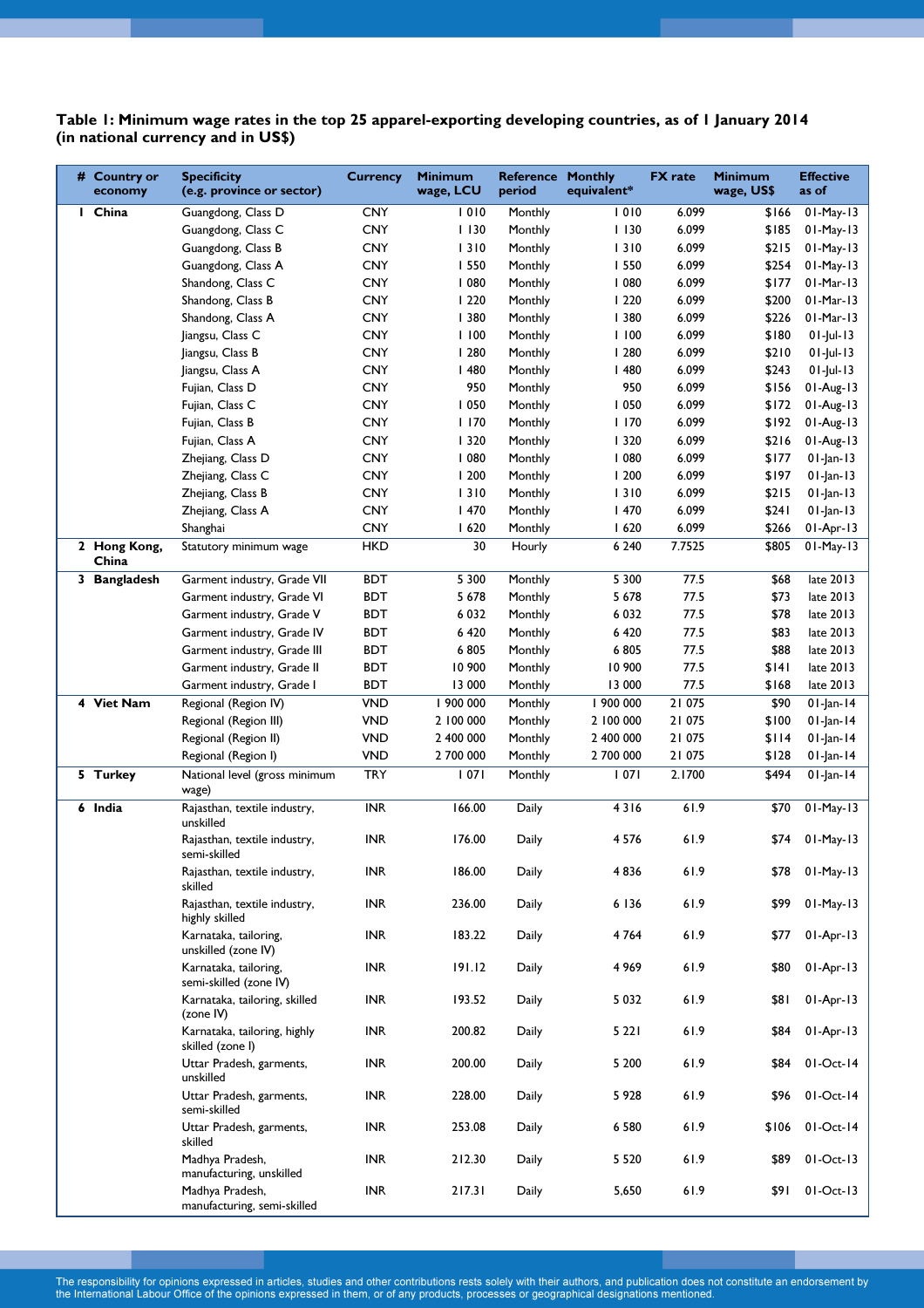| # Country or<br>economy | <b>Specificity</b><br>(e.g. province or sector)                 | <b>Currency</b>          | <b>Minimum</b><br>wage, LCU | <b>Reference</b><br>period | <b>Monthly</b><br>equivalent* | <b>FX</b> rate   | <b>Minimum</b><br>wage, US\$ | <b>Effective</b><br>as of    |
|-------------------------|-----------------------------------------------------------------|--------------------------|-----------------------------|----------------------------|-------------------------------|------------------|------------------------------|------------------------------|
|                         | Madhya Pradesh,<br>manufacturing, skilled                       | <b>INR</b>               | 223.08                      | <b>Daily</b>               | 5 800                         | 61.9             | $\overline{\$94}$            | $01-Oct-13$                  |
|                         | Gujarat, garments, Category V<br>(zone III)                     | <b>INR</b>               | 214.20                      | Daily                      | 5 5 6 9                       | 61.9             | \$90                         | $01-Oct-13$                  |
|                         | Gujarat, garments, Category I<br>(zone I)                       | <b>INR</b>               | 224.50                      | Daily                      | 5837                          | 61.9             | \$94                         | $01-Oct-13$                  |
|                         | Punjab, RMG, semi-skilled<br>(lowest)                           | <b>INR</b>               | 219.20                      | Daily                      | 5699                          | 61.9             | \$92                         | $01-Sep-13$                  |
|                         | Punjab, RMG, skilled (highest)                                  | <b>INR</b>               | 418.10                      | Daily                      | 10 871                        | 61.9             | \$176                        | $01-Sep-13$                  |
|                         | Haryana, RMG, unskilled                                         | <b>INR</b>               | 205.44                      | Daily                      | 5341                          | 61.9             | \$86                         | $01$ -Jul-13                 |
|                         | Haryana, RMG, semi-skilled B                                    | <b>INR</b>               | 215.44                      | Daily                      | 5 60 1                        | 61.9             | \$90                         | $01$ -Jul-13                 |
|                         | Haryana, RMG, highly skilled                                    | <b>INR</b>               | 230.00                      | Daily                      | 5 9 8 0                       | 61.9             | \$97                         | $01$ -Jul-13                 |
|                         | Maharashtra, garments,<br>unskilled (zone III)                  | <b>INR</b>               | 6 188.10                    | Monthly                    | 6 188                         | 61.9             | \$100                        | $01$ -Jul-13                 |
|                         | Maharashtra, factories,<br>skilled (zone I)                     | <b>INR</b>               | 6 788.10                    | Monthly                    | 6788                          | 61.9             | \$110                        | $01$ -Jul-13                 |
|                         | Delhi, RMG, unskilled                                           | <b>INR</b>               | 311.00                      | Daily                      | 8086                          | 61.9             | \$131                        | $01-Oct-13$                  |
|                         | Delhi, RMG, semi-skilled                                        | <b>INR</b>               | 343.00                      | Daily                      | 8918                          | 61.9             | \$144                        | $01-Oct-13$                  |
| 7 Indonesia             | Delhi, RMG, skilled                                             | <b>INR</b><br><b>IDR</b> | 377.00<br>  423 500         | Daily<br>Monthly           | 9802                          | 61.9             | \$158                        | $01-Oct-13$                  |
|                         | Town (Central Java,<br><b>UMK Semarang city)</b>                |                          |                             |                            | 423 500                       | 12 242           | \$116                        | $01$ -Jan-14                 |
|                         | District (Central Java,<br><b>UMK Purworejo)</b>                | <b>IDR</b>               | 910 000                     | Monthly                    | 910 000                       | 12 242           | \$74                         | $01$ -Jan-14                 |
|                         | District (West Java,<br>UMK Majalengka)                         | <b>IDR</b>               | 000 000                     | Monthly                    | 000 000                       | 12 242           | \$82                         | $01$ -Jan-14                 |
|                         | District, sectoral (West Java,<br>UMK Bekasi district, Textile) | <b>IDR</b>               | 2 496 394                   | Monthly                    | 2 686 149                     | 12 242           | \$219                        | $01$ -Jan-14                 |
|                         | Provincial (South Kalimantan)                                   | <b>IDR</b>               | 1620 000                    | <b>Monthly</b>             | 1620000                       | 12 242           | \$132                        | $01$ -Jan-14                 |
|                         | Provincial (North Sumatra)                                      | <b>IDR</b>               | 1 505 850                   | <b>Monthly</b>             | 1 505 850                     | 12 242<br>12 242 | \$123                        | $01$ -Jan-14                 |
|                         | Provincial (Riau)                                               | <b>IDR</b><br><b>IDR</b> | I 700 000<br>1886315        | Monthly<br>Monthly         | 700 000<br>1886315            | 12 242           | \$139<br>\$154               | $01$ -Jan-14                 |
|                         | Provincial (East Kalimantan)<br>Provincial (Jakarta)            | <b>IDR</b>               | 2 441 301                   | Monthly                    | 2 441 000                     | 12 242           | \$199                        | $01$ -Jan-14<br>$01$ -Jan-14 |
| 8 Cambodia**            | Garment and shoe industry,                                      | <b>USD</b>               | 100                         | <b>Monthly</b>             | 100                           | 1.0              | \$100                        | $01$ -Feb- $14$              |
|                         | regular worker                                                  |                          |                             |                            |                               | 3.2780           |                              |                              |
| 9 Malaysia              | Regional (East Malaysia)<br>Regional (Peninsula Malaysia)       | <b>MYR</b><br><b>MYR</b> | 800<br>900                  | Monthly<br>Monthly         | 800<br>900                    | 3.2780           | \$244<br>\$275               | $01$ -Jan-13<br>$01$ -Jan-13 |
| 10 Mexico               | General minimum wage                                            | <b>MXN</b>               | 67.29                       | Daily                      | I 750                         | 13.10            | \$134                        | $01$ -Jan-14                 |
|                         | (Area A)<br>Cutters in shoe factories                           | <b>MXN</b>               | 88.06                       | Daily                      | 2 2 9 0                       | 13.10            | \$175                        | $01$ -Jan-14                 |
|                         | (Area A)<br>Sewing in garment factories                         | <b>MXN</b>               | 86.84                       | Daily                      | 2 2 5 8                       | 13.10            | \$172                        | $01$ -Jan-14                 |
|                         | (Area A)                                                        | <b>MXN</b>               | 89.43                       |                            |                               | 13.10            |                              |                              |
|                         | Sewing in homeworking<br>(Area A)                               |                          |                             | Daily                      | 2 3 2 5                       |                  | \$177                        | $01$ -Jan-14                 |
|                         | General minimum wage<br>(Area B)                                | <b>MXN</b>               | 63.77                       | Daily                      | 1658                          | 13.10            | \$127                        | $01$ -Jan-14                 |
|                         | Cutters in shoe factories<br>(Area B)                           | <b>MXN</b>               | 83.62                       | Daily                      | 2 174                         | 13.10            | \$166                        | $01$ -Jan-14                 |
|                         | Sewing in garment factories<br>(Area B)                         | <b>MXN</b>               | 82.48                       | Daily                      | 2   44                        | 13.10            | \$164                        | $01$ -Jan-14                 |
|                         | Sewing in homeworking<br>(Area B)                               | <b>MXN</b>               | 84.71                       | Daily                      | 2 2 0 2                       | 13.10            | \$168                        | $01$ -Jan-14                 |
| <b>11 Thailand</b>      | National level                                                  | <b>THB</b>               | 300                         | Daily                      | 7800                          | 32.91            | \$237                        | $01$ -Jan-13                 |
| 12 Pakistan             | Provincial (Sindh)                                              | <b>PKR</b>               | 10 000                      | Monthly                    | 10 000                        | 105.49           | \$95                         | ca. 2013                     |
|                         | Provincial (Baluchistan)                                        | <b>PKR</b>               | 9 0 0 0                     | Monthly                    | 9 0 0 0                       | 105.49           | \$85                         | ca. 2013                     |
|                         | Provincial (Khyber<br>Pakhtunkhwa)                              | <b>PKR</b>               | 10 000                      | Monthly                    | 10 000                        | 105.49           | \$95                         | ca. 2013                     |
|                         | Provincial (Punjab)                                             | <b>PKR</b>               | 10 000                      | Monthly                    | 10 000                        | 105.49           | \$95                         | ca. 2013                     |
| 13 Sri Lanka            | Textiles manufacture,<br>unskilled grade IV, 1st year           | <b>LKR</b>               | 8 6 2 5                     | Monthly                    | 8 6 2 5                       | 130.7            | \$66                         | $01$ -Jan-13                 |
|                         | Textiles manufacture,<br>unskilled grade IV, 5th year           | <b>LKR</b>               | 9 0 25                      | Monthly                    | 9025                          | 130.7            | \$69                         | $01$ -Jan-13                 |
|                         | Textiles manufacture,<br>semi-skilled grade III, 1st year       | <b>LKR</b>               | 9 0 7 5                     | Monthly                    | 9075                          | 130.7            | \$69                         | $01$ -Jan-13                 |